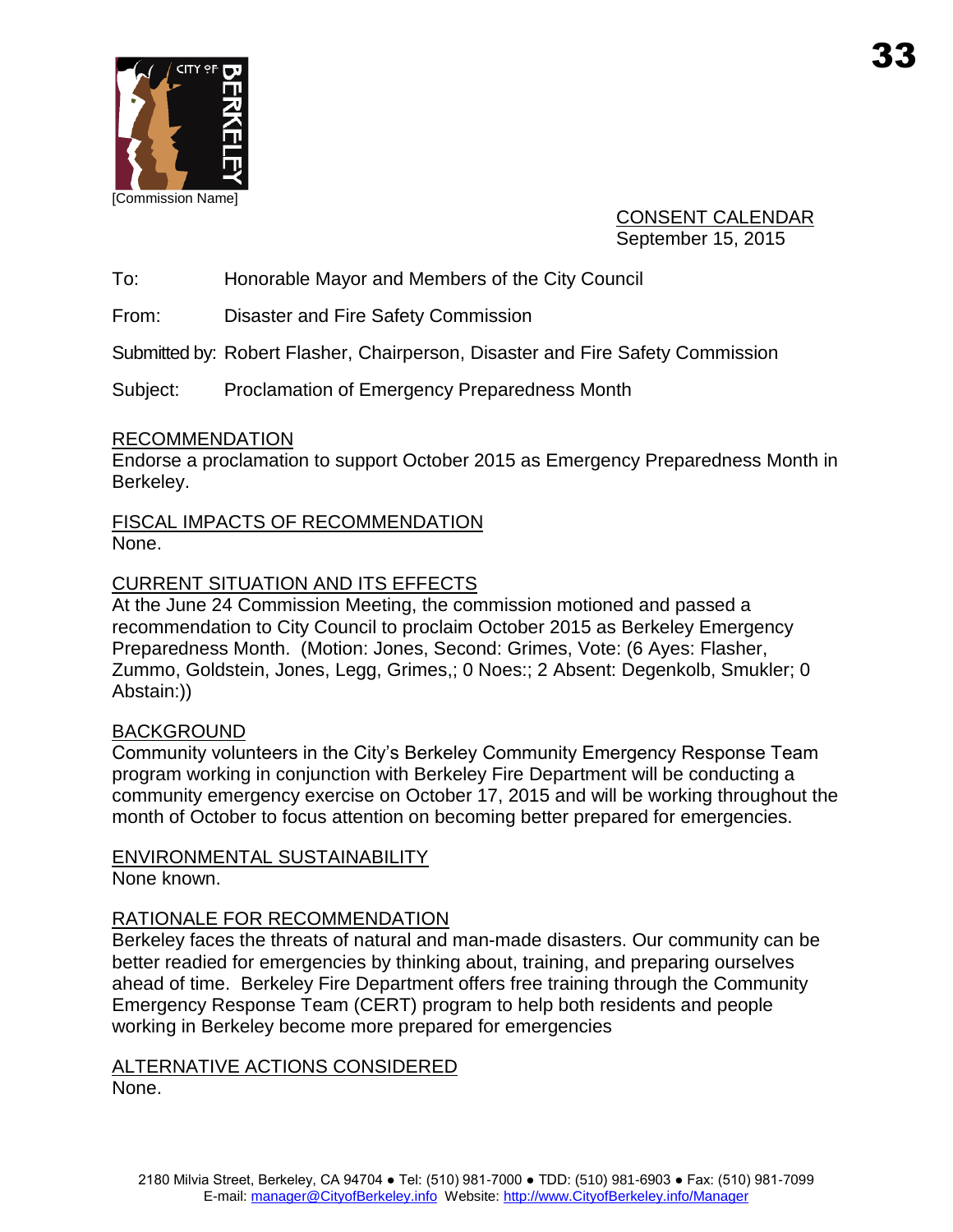#### CITY MANAGER

The City Manager concurs with the content and recommendations of the Commission's Report.

# CONTACT PERSON

David Brannigan, Assistant Fire Chief, Berkeley Fire Department, 510-981-5502 Khin Chin, CERT Program Manager, Berkeley Fire Department, 510-981-5506

Attachments:

1: Proclamation of October 2015 as Berkeley Emergency Preparedness Month